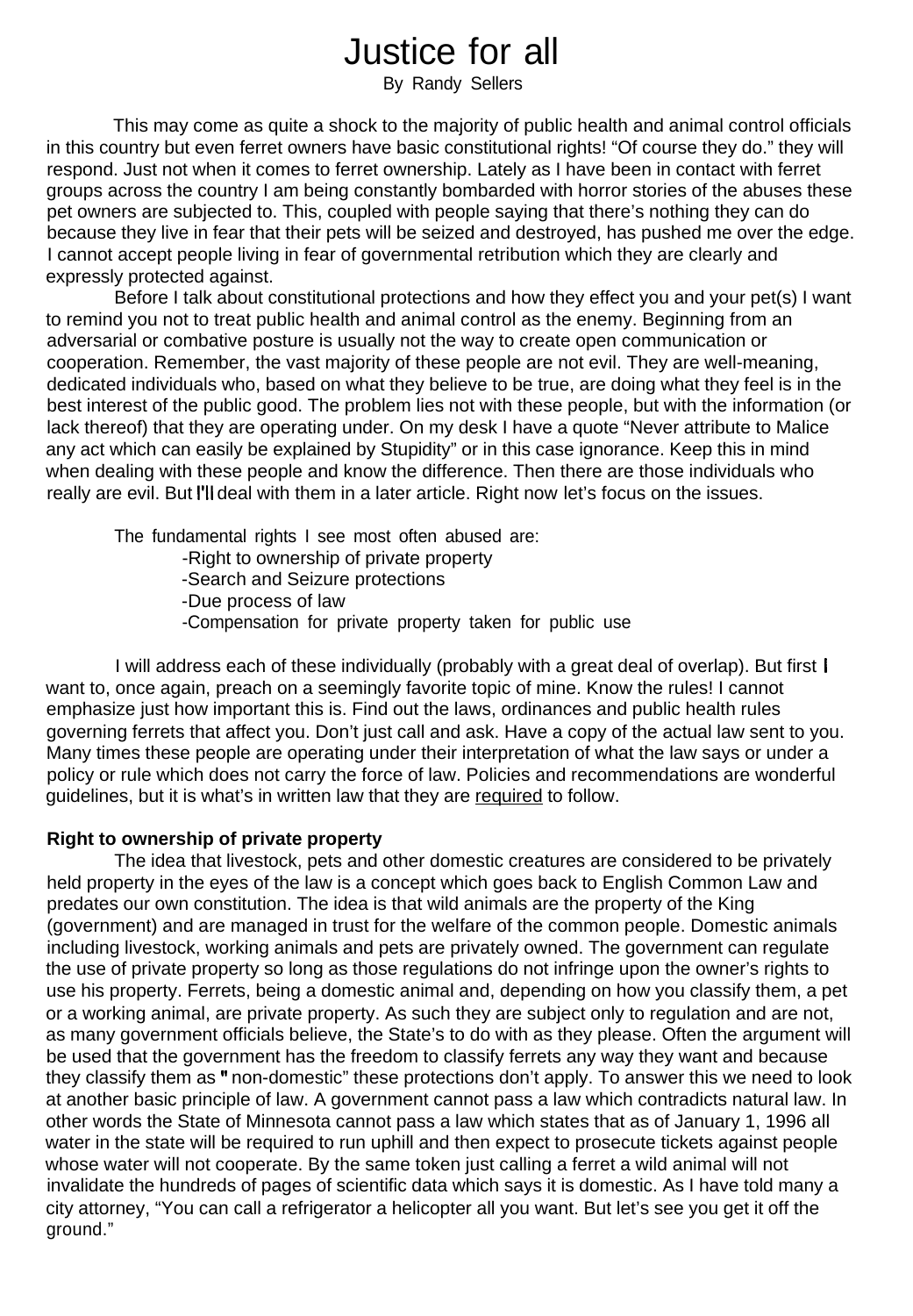### **Search and Seizure protections**

Once we have established that pets are private property we move on to the subject of search and seizure. One of the most frustrating things I deal with is the fear ferret owners have that animal control will come to their door, seize and destroy their pets. Animal control and public health officers encourage this belief. Most believe they actually have that authority. Again because they believe they are protecting the public welfare. This fear is directly responsible for paralyzing legalization efforts in many ferret free zones. Let's look at the facts. I have reviewed a lot of laws and ordinances. I have never seen possession of a prohibited animal ranked any higher than a misdemeanor, which carries a fine of up to \$700-1000 and/or a jail sentence of up to 6 months to a year. Most are usually only a petit misdemeanor, which carries a fine only. In either case, unless the law is specifically written in such a way as to allow for the impounding of the property, the actions of the government through its representatives (animal control and public health) are limited to issuing a citation. This is done because only a court of law can deprive you of your property legally. Animal control may order you to get rid of the animal but this is mostly an idle threat because the most they can legally do if you refuse is to write you a ticket and possibly impound the pet until the court decides your case. Given the overwhelming data contradicting the "wild" status of the ferret it is unlikely the Court will levy a heavy penalty even if you are found guilty. Whether or not they have the authority to impound and what the limitations of their actions are things you need to find out. This is why I harp on people to get copies of the law and become familiar with it. Another point is that if animal control comes knocking at your door to check to see if you are harboring ferrets, ask for a search warrant. You have the constitutionally guaranteed right to not have your home (office, barn, toolshed, etc.) searched without being presented with a proper warrant stating what exactly they are looking for, where they are going to look, and why they have probable cause to believe they will find what they are looking for where they are looking. You also must be given time to read this document and to determine if it is valid. Exercising this right (or any other) cannot be held against you. The argument "It was obvious he was hiding something, otherwise why wouldn't he let us search?" is not valid (although it has been tried).

It is up to you to demand a warrant and to not allow the search of your property or the removal of your pet(s) without the proper paperwork. Do not be bullied! Know what the limitations of their authority are and don't let them go beyond them.

## **Due Process of Law**

Due process of law is a constitutional guarantee which seems to be overlooked by public health most often when dealing with a bite incident. Again it is usually in a well-intentioned attempt to resolve the issue of whether or not to start post-exposure treatment as quickly as possible. The essence of due process is that no governmental agency can take action against an individual or his property without taking steps to insure that the action is proper. The steps are as follows;

The person has to be informed of the actions being taken against him or his property. The person has to be given adequate time to prepare a defense.

The person has to be given an opportunity to not only respond to the allegations against him or his property but also to bring any counter actions.

The person has to be confronted by the witnesses and evidence used against him or his property and have the opportunity to examine and refute it.

The case has to be decided by an impartial tribunal.

In dealing with the way public health generally handles a bite incident we see that they fail to meet most, if not all, of the above criteria. While the pet owner may be directly or indirectly informed that his pet needs to be tested for rabies, rarely is the fact that such testing is fatal to the pet mentioned.

Most pets are destroyed and tested within 24-72 hours of public health becoming aware of the bite incident. Hardly enough time to mount any kind of defense. There is rarely any kind of hearing therefore no chance to be heard or to examine and refute the evidence. They believe the ferret bit so it is tested. End of story.

On those rare occasions when there is a chance to plead the animal's case it is usually to the public health officer who has ordered the destruction of the animal. This does not constitute an